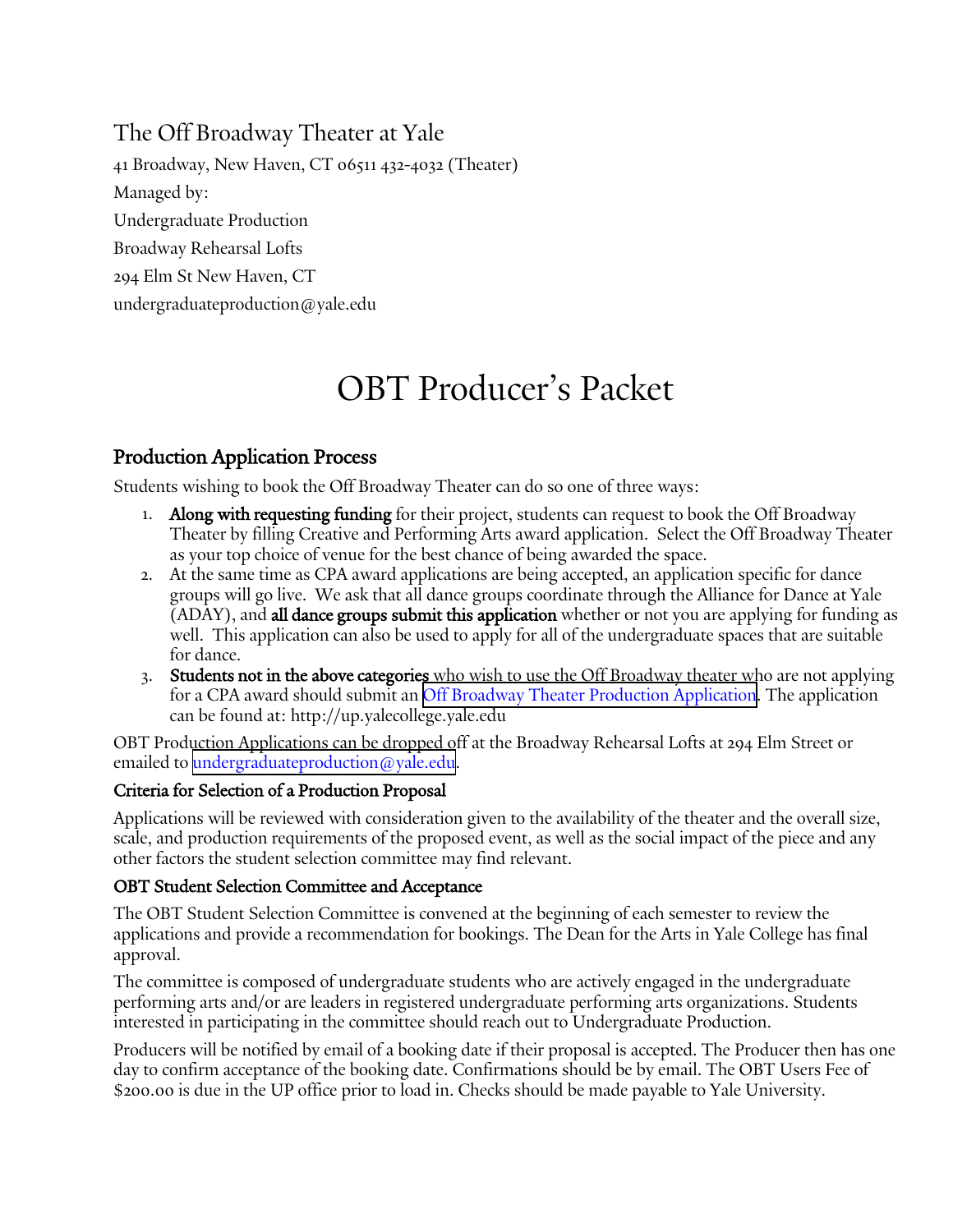### Notice Regarding Cancellation of a Booking:

The Producer is responsible for notifying Undergraduate Production as soon as a booking cancellation is necessary. A notice of cancellation needs to be in writing and emailed to Undergraduate Production. Notice must be received at least two weeks prior to the move-in date, or the \$200 User's Fee will be forfeited.

#### Financial Responsibility

The Production Team and/or the Officers of the Sponsoring Organization are responsible for any and all incidents of damages or liability arising from the booking and use of the Off Broadway Theater during the residency period.

## OBT Policies and Guidelines

It is understood that the theater is a shared resource. Care and consideration of the facility, materials and equipment and overall security is expected.

Undergraduate Production and the Office of the Associate Dean for the Arts in Yale College will review student needs and may periodically update these policies and guidelines.

[All events scheduled in the Off Broadway Theater must abide by the Undergraduate Production](https://up.yalecollege.yale.edu/policies/undergraduate-production-regulations) Regulations.

Drugs and Alcohol: The use of drugs or alcohol in the theater by cast and crew is strictly forbidden. Violation of this rule will be grounds for immediate termination of use of the theater.

Fire Safety: Inspections of your production are absolutely required, and must be scheduled well in advance. Two weeks prior to the date your production loads into the OBT your UP advisor will assist you in filing for and scheduling the required inspection. The inspection will take place prior to your opening night, generally on Weds afternoon between the hours of 4-6pm. Failure to attend /pass this inspection may delay or preclude the opening of your production.

**Stage Combat / Stage Weapons:** Staged combat and use of prop weapons is governed by Undergraduate Production policy. Arrangements for the secure storage of any prop weapons used in a production in the OBT must be made with Undergraduate Production. Once brought to the space, prop weapons must be secured in a locked cabinet in the OBT except during actual rehearsals and performances. Unsecured prop weapons will be eliminated from the production.

Ladders and Scaffold: Only those people trained in the safe use of ladders and scaffolds may use this equipment. Only one person at a time may be on a ladder. No more than two people at a time may be on the scaffold. Be sure not to leave anything on top of the scaffold or a ladder. Secure unused ladders and scaffolding against the upstage wall.

Hardwood Sprung Flooring and Timestep Dance Floor Covering: The OBT stage area is composed of a hardwood sprung floor covered by a black dance floor covering called Timestep which is acceptable for all types of dance. These two floors must be protected at all times. Use of felt padding and/or carpeting is required under all objects that rest on either of these floorings. The only tape permissible on these floors will be theatrical gaff and cloth spike tape which can be provided by Undergraduate Production.

Seating, Tables, Risers, Scenery and Equipment: No seating, tables, risers or theater equipment may be taken out of or used outside of the theater. Stack unused chairs in stacks of eight.

Stage Draperies, Cyc and Window Curtains: Nothing may ever be attached to the draperies. Drapes and curtains must be protected from wear and tear, paint, moisture, tape and abrasions at all times.

Sound, Lighting and Video Equipment: The OBT has house sound, lighting and video systems. Additional lighting and sound equipment may be available from the Undergraduate Production inventory. Used